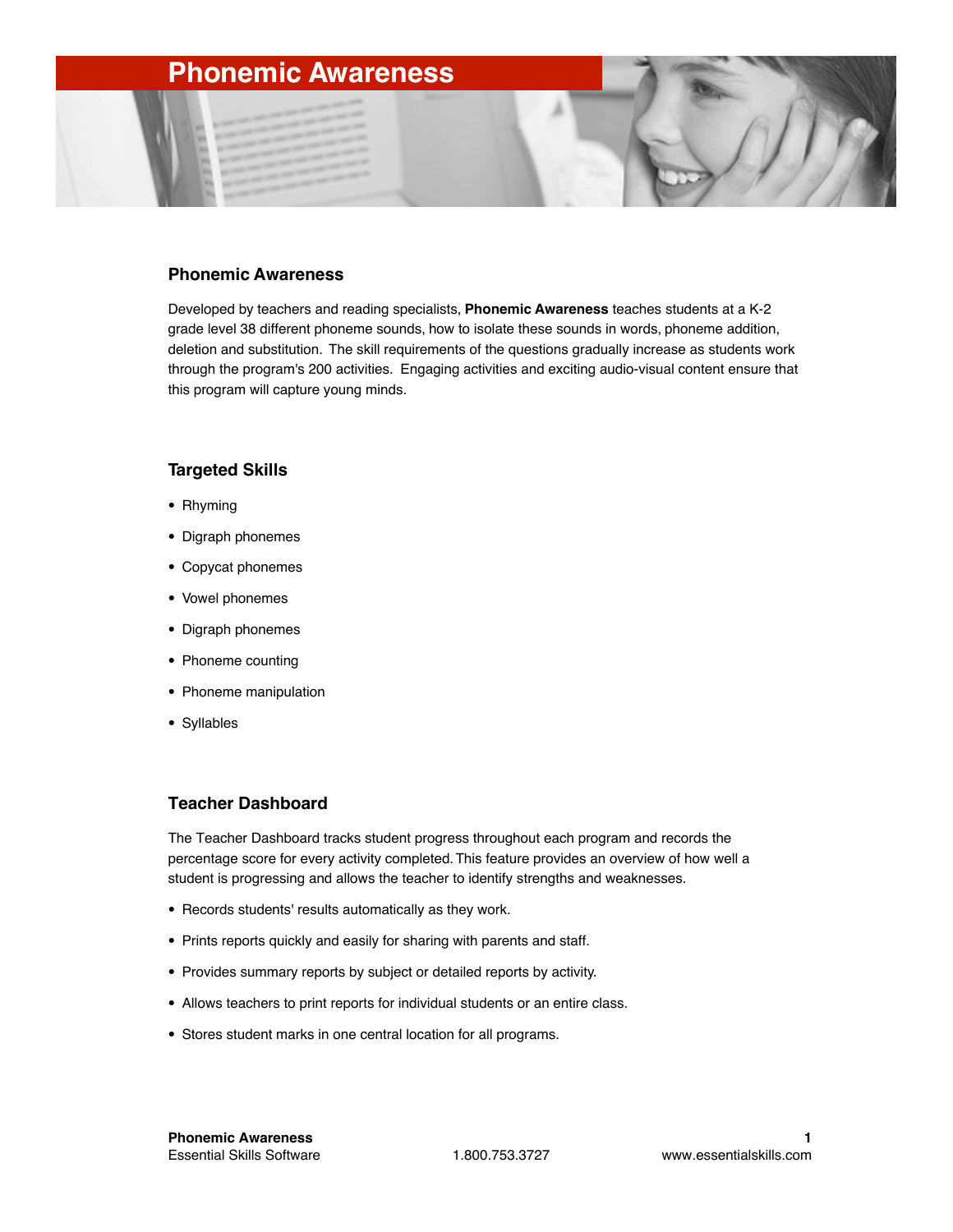## **Program Outline**

The program is broken down into 8 main units, which can all be accessed from the main menu. On the following pages, each of these different units are broken down. The main menu units are:

- 1. Rhyme Time 2. Consonant Phonemes 3. Copycat Phonemes 4.Vowel Phonemes 4. Digraph Phonemes 6. Phoneme Count 5. Fun with Phonemes
	- 8. Syllables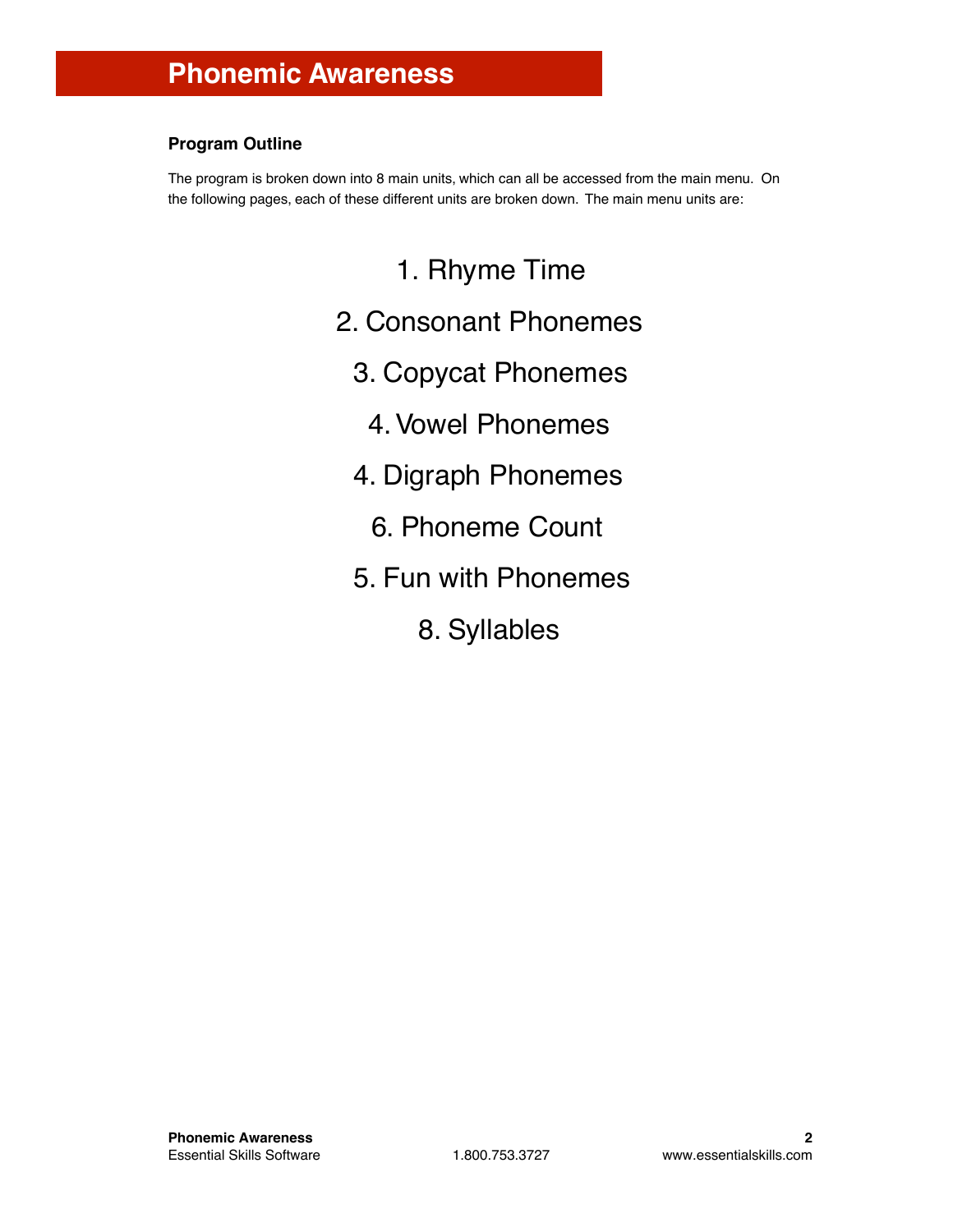## 1 - Rhyme Time

| <b>ACTIVITY NAME</b>     | <b>INSTRUCTION</b>                                                                                                   | <b>REQUIRED SKILLS</b>                                                                   |
|--------------------------|----------------------------------------------------------------------------------------------------------------------|------------------------------------------------------------------------------------------|
| <b>Same or Different</b> | Click on the checkmark if the words you<br>hear are the same. Click on the X if the<br>words you hear are different. | Recognize similarities in<br>spoken words.                                               |
| <b>Word Builder</b>      | Click on the letters to build rhyming<br>word families.                                                              | Understand principle of<br>rhyming.                                                      |
| Do the Words Rhyme?      | Click on the checkmark if the words you<br>hear rhyme. Click on the X if the words<br>you hear do not rhyme.         | Recognize rhyming pairs<br>from spoken words.                                            |
| <b>Word Families</b>     | Click on the word in the list that does not<br>rhyme.                                                                | Recognize rhyming pairs<br>from printed words.                                           |
| <b>Pick the Picture</b>  | Click on the picture that rhymes with the<br>word you hear.                                                          | Determine words for given<br>pictures.<br>Recognize rhyming pairs<br>from printed words. |
| Concentration            | Find the rhyming words to see a hidden<br>picture.                                                                   | Recognize rhyming pairs<br>from printed words.                                           |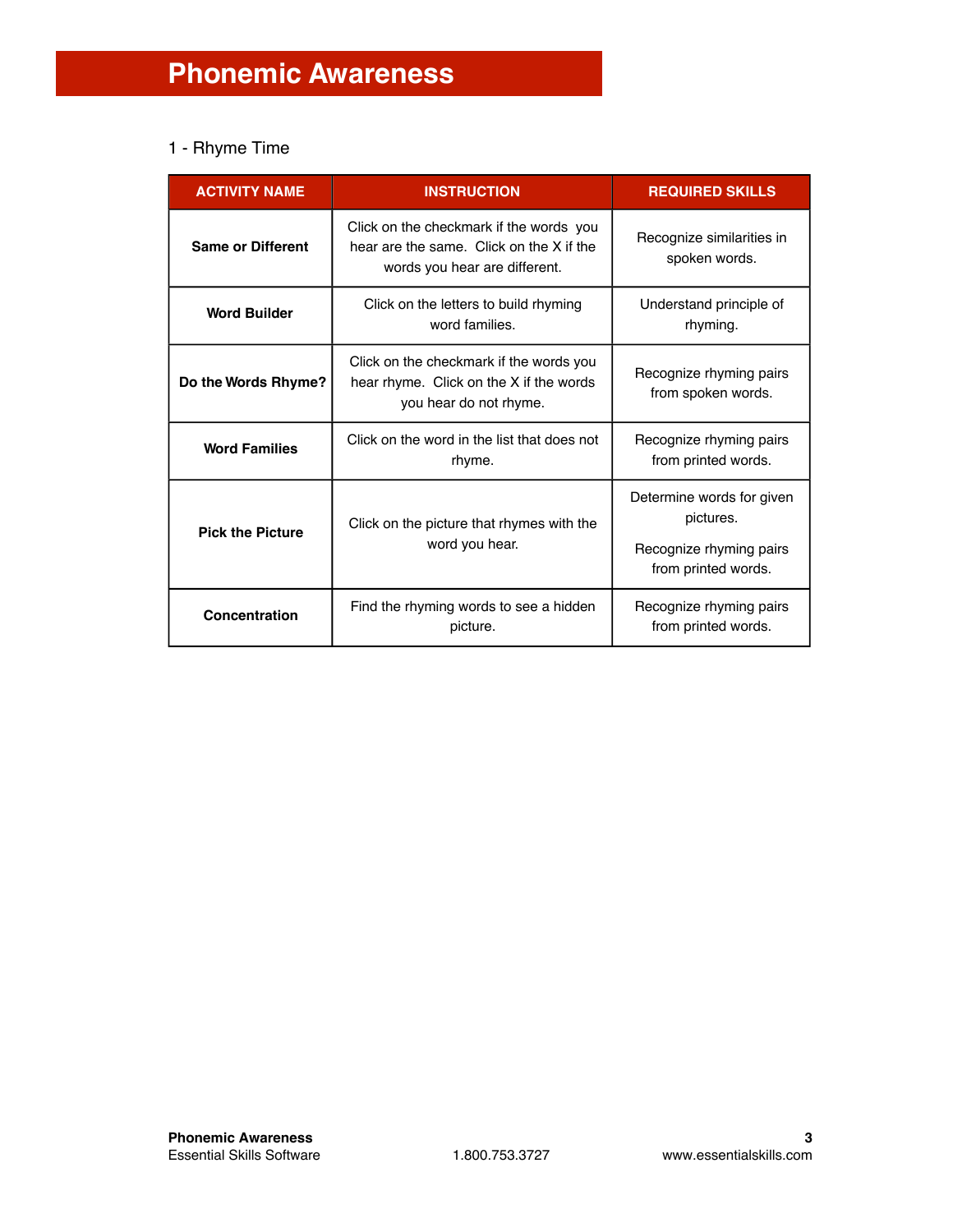## 2 - Consonant Phonemes

| <b>UNIT</b>                                                         | <b>SUBUNIT</b>                                                                                                           | <b>ACTIVITY</b><br><b>NAME</b>    | <b>INSTRUCTION</b>                                                                      | <b>REQUIRED</b><br><b>SKILLS</b>                                                           |                                        |
|---------------------------------------------------------------------|--------------------------------------------------------------------------------------------------------------------------|-----------------------------------|-----------------------------------------------------------------------------------------|--------------------------------------------------------------------------------------------|----------------------------------------|
| 3 units -<br>b, p, f, v, m, r<br>n, d, t, h, j, l<br>w, k, qu, x, z | 3 subunits<br>for each<br>unit -<br><b>Beginning</b><br><b>Sounds</b><br><b>Ending</b><br><b>Sounds</b><br><b>Review</b> | <b>Word Builder</b>               | Click on the letters to build a<br>word.                                                | Sound blending.                                                                            |                                        |
|                                                                     |                                                                                                                          |                                   | <b>Hear the</b><br><b>Phoneme</b>                                                       | Click on the phoneme that<br>you hear.                                                     | Recognize the                          |
|                                                                     |                                                                                                                          |                                   | Pick the<br><b>Beginning</b><br>[Ending]<br>Sound                                       | Click on the phoneme that is<br>the beginning [ending] sound<br>for the word you hear.     | sounds of<br>phonemes.                 |
|                                                                     |                                                                                                                          |                                   | <b>First Letter</b><br>Sound                                                            | Click on the word that has the<br>same beginning [ending]<br>sound of the picture you see. | Determine words<br>for given pictures. |
|                                                                     |                                                                                                                          | Sound and<br><b>Picture Match</b> | Click on the phoneme that is<br>the beginning [ending] sound<br>of the picture you see. | Recognize                                                                                  |                                        |
|                                                                     |                                                                                                                          | Concentration                     | Find the words with the same<br>beginning sounds to see a<br>hidden picture.            | phonemes for<br>printed words.                                                             |                                        |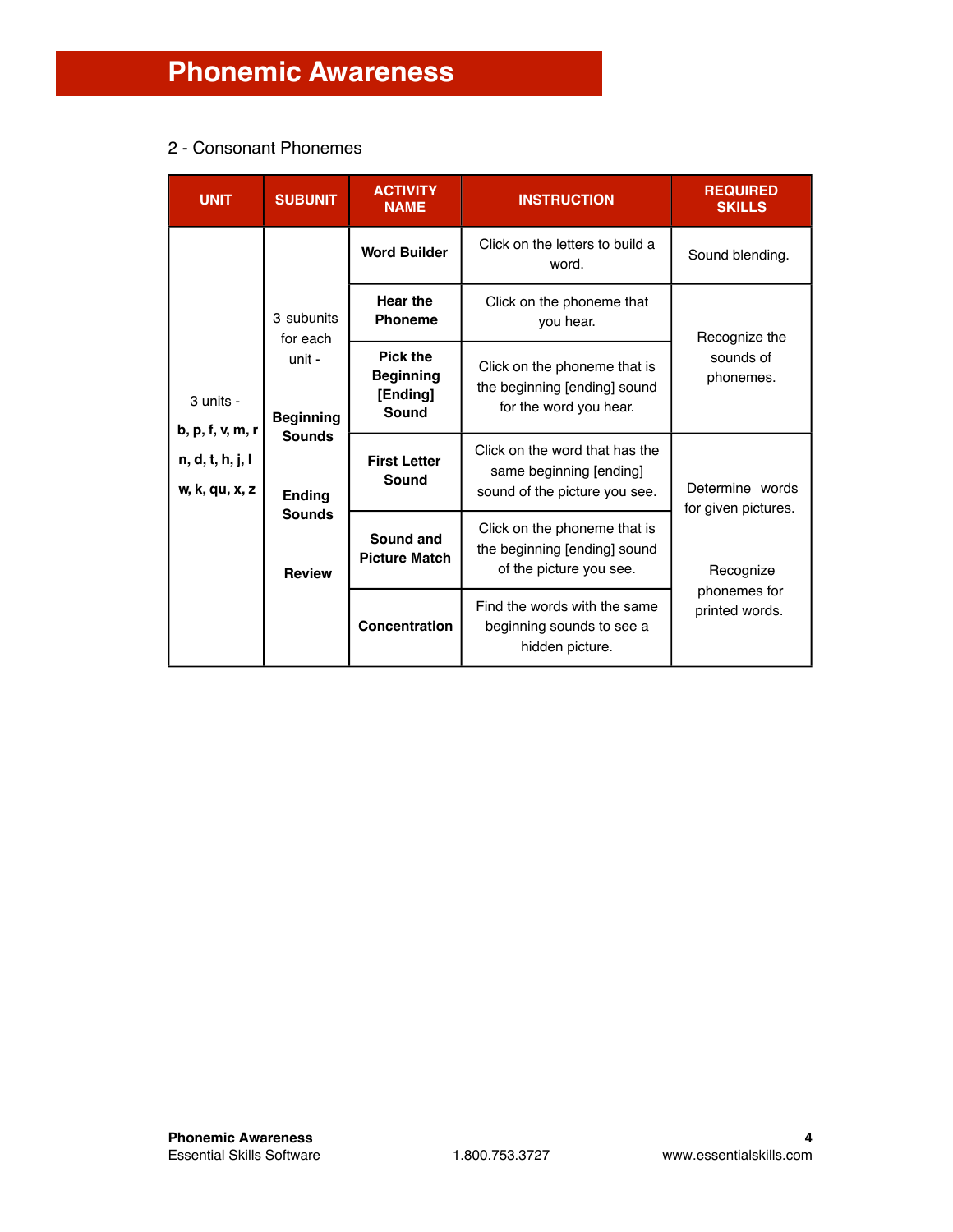# 3 - Copycat Phonemes

| <b>UNIT</b>                | <b>ACTIVITY</b><br><b>NAME</b>                                                | <b>INSTRUCTION</b>                                                                                                                                       | <b>REQUIRED SKILLS</b>                                                                              |
|----------------------------|-------------------------------------------------------------------------------|----------------------------------------------------------------------------------------------------------------------------------------------------------|-----------------------------------------------------------------------------------------------------|
|                            | Hard or Soft C<br><b>Hard of Soft G</b><br>S or Z                             | Click on the hard C if the word<br>makes a [hard C] sound. Click on<br>the soft C if the word you hear<br>makes a [soft C] sound.                        |                                                                                                     |
| Sounds of C                | Sort the<br>Sounds of C<br>Sort the<br>Sounds of G<br>Sort the<br>Sounds of S | Click on the hard C if the word you<br>hear makes a [hard C] sound. Click<br>on the soft C if the word you hear<br>makes a [soft C] sound.               | Determine hard or soft<br>consonants from a<br>spoken word.                                         |
| Sounds of G<br>Sounds of S | Sound and<br><b>Picture Match</b>                                             | Click on the hard C if the word for<br>the picture makes a [hard C] sound.<br>Click on the soft C if the word for<br>the picture makes a [soft C] sound. | Determine words for<br>given pictures.<br>Determine hard or soft<br>consonants for a given<br>word. |
|                            | <b>Hard and Soft</b><br><b>Gumballs</b><br><b>Word Search</b>                 | Color the gumballs that have hard C<br>sounds in black. Click on the<br>gumballs that have soft C sounds in<br>blue.                                     | Determine hard or soft<br>consonants for printed                                                    |
|                            |                                                                               | Find the words with the same<br>beginning sounds to see a hidden<br>picture.                                                                             | words.                                                                                              |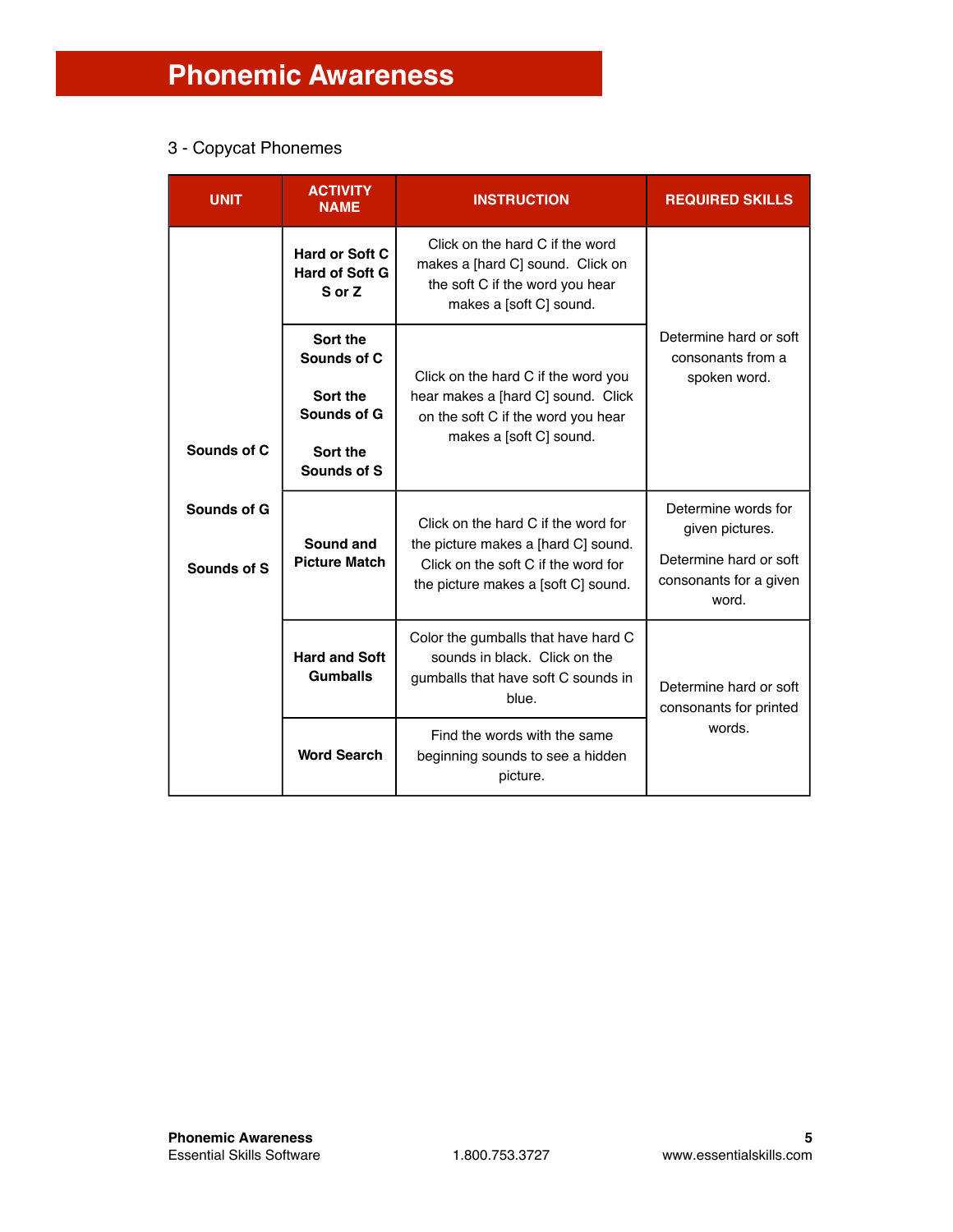# 4. Vowel Phonemes

| <b>UNIT</b>                                | <b>ACTIVITY</b><br><b>NAME</b>    | <b>INSTRUCTION</b>                                                                                                                                                                            | <b>REQUIRED SKILLS</b>                                                                                |
|--------------------------------------------|-----------------------------------|-----------------------------------------------------------------------------------------------------------------------------------------------------------------------------------------------|-------------------------------------------------------------------------------------------------------|
|                                            | <b>World Builder</b>              | Click on the letters to build a word.                                                                                                                                                         | Sound blending.                                                                                       |
| <b>Sounds of A</b>                         | Gumballs                          | Color the gumballs that have long<br>vowel words in them black. Color<br>the gumballs that have short vowel<br>words in them blue.                                                            | Determine long or<br>short vowel sounds<br>from printed words.                                        |
| Sounds of E                                | Concentration                     | Find the matching words to see a<br>hidden picture.                                                                                                                                           |                                                                                                       |
| Sounds of I<br>Sounds of O                 | Sound and<br><b>Picture Match</b> | If the word from the picture you see<br>makes a long vowel sound, click on<br>the long vowel. If the word from the<br>picture you see makes a short vowel<br>sound, click on the short vowel. | Determine words for<br>given pictures.<br>Determine long or<br>short vowel sounds for<br>given words. |
| Sounds of U<br><b>Vowel Sounds</b><br>of Y | <b>Sorting</b><br><b>Sounds</b>   | If the word you hear makes a long<br>vowel sound, click on the long vowel.<br>If the word you hear makes a short<br>vowel sound, click on the short<br>vowel.                                 | Determine long or<br>short vowel sounds                                                               |
|                                            | Same or<br><b>Different</b>       | Click on the checkmark if the words<br>you hear make the same vowel<br>sound. Click on the X if the words<br>you hear make a different vowel<br>sound.                                        | from spoken words.                                                                                    |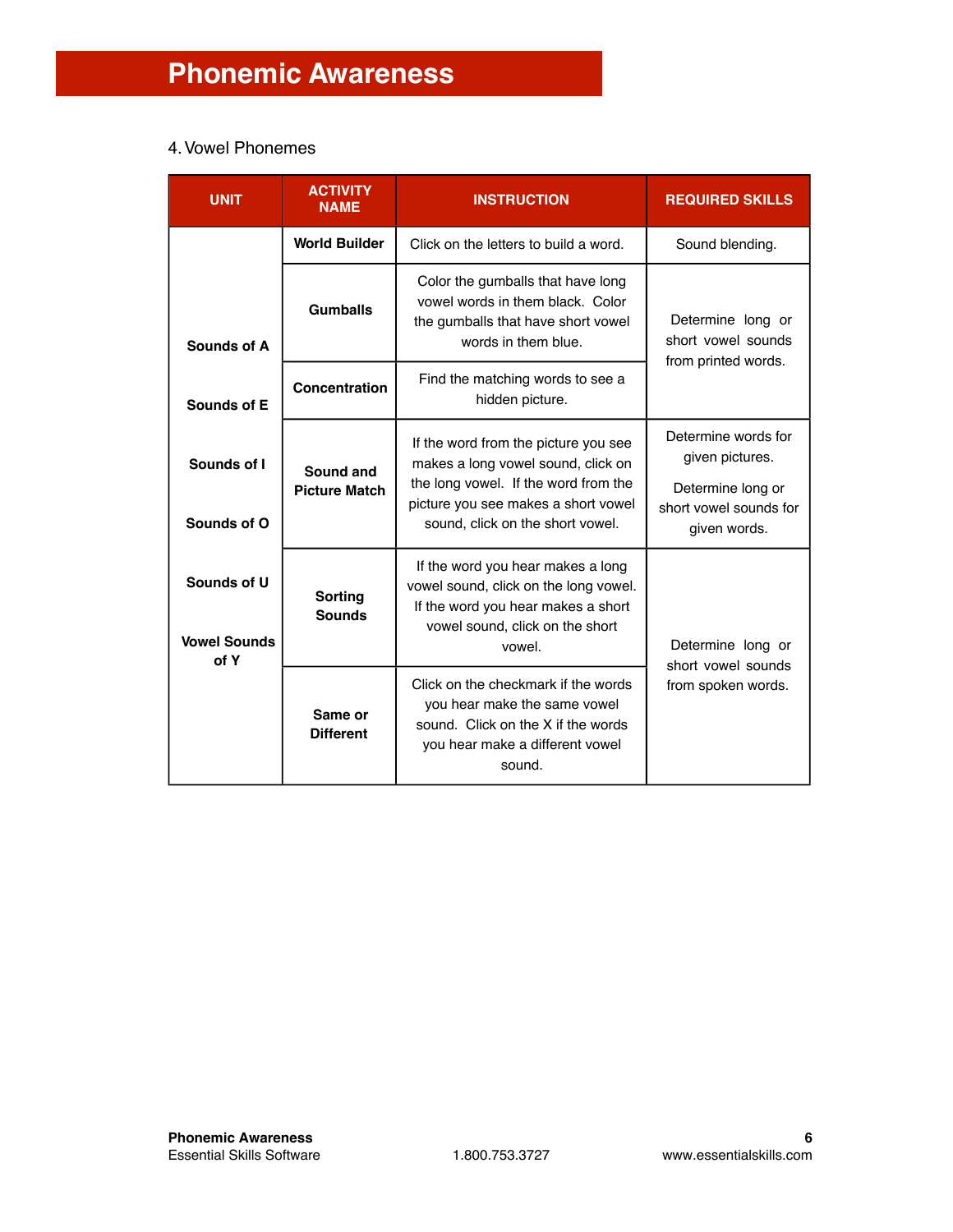## 5 - Digraph Phonemes

| <b>UNIT</b>   | <b>ACTIVITY</b><br><b>NAME</b> | <b>INSTRUCTION</b>                                                                                                                                                           | <b>REQUIRED SKILLS</b>                                                                     |
|---------------|--------------------------------|------------------------------------------------------------------------------------------------------------------------------------------------------------------------------|--------------------------------------------------------------------------------------------|
|               | <b>Word Builder</b>            | Click on the letters to build a word.                                                                                                                                        | Sound blending.                                                                            |
|               | Do You Hear<br>the Sound?      | If you hear the [ch] sound in the<br>word, click on the checkmark. If you<br>do not hear the [ch] sound in the<br>word spoken, click on the X.                               | Determine digraph                                                                          |
| ch<br>sh      | Where is the<br>Sound?         | If the [ch] sound comes at the<br>beginning of the word you hear, click<br>on "beginning." If the [ch] sound<br>comes at the end of the word you<br>hear, click on "ending." | sounds for a spoken<br>word.                                                               |
| th<br>wh      | <b>Gumballs</b>                | If the [ch] sound comes at the<br>beginning of the word, color the<br>gumball black. If the [ch] sound<br>comes at the end of the word, color<br>the gumball blue.           | Determine digraph<br>sounds for a printed<br>word.                                         |
| <b>Review</b> | Same or<br><b>Different</b>    | Click on the picture that has the [ch]<br>sound in the beginning.                                                                                                            | Determine words for<br>given pictures.<br>Determine digraph<br>sounds for a given<br>word. |
|               | <b>Word Search</b>             | Find the hidden words and click on<br>each letter of the words.                                                                                                              | Basic spelling.                                                                            |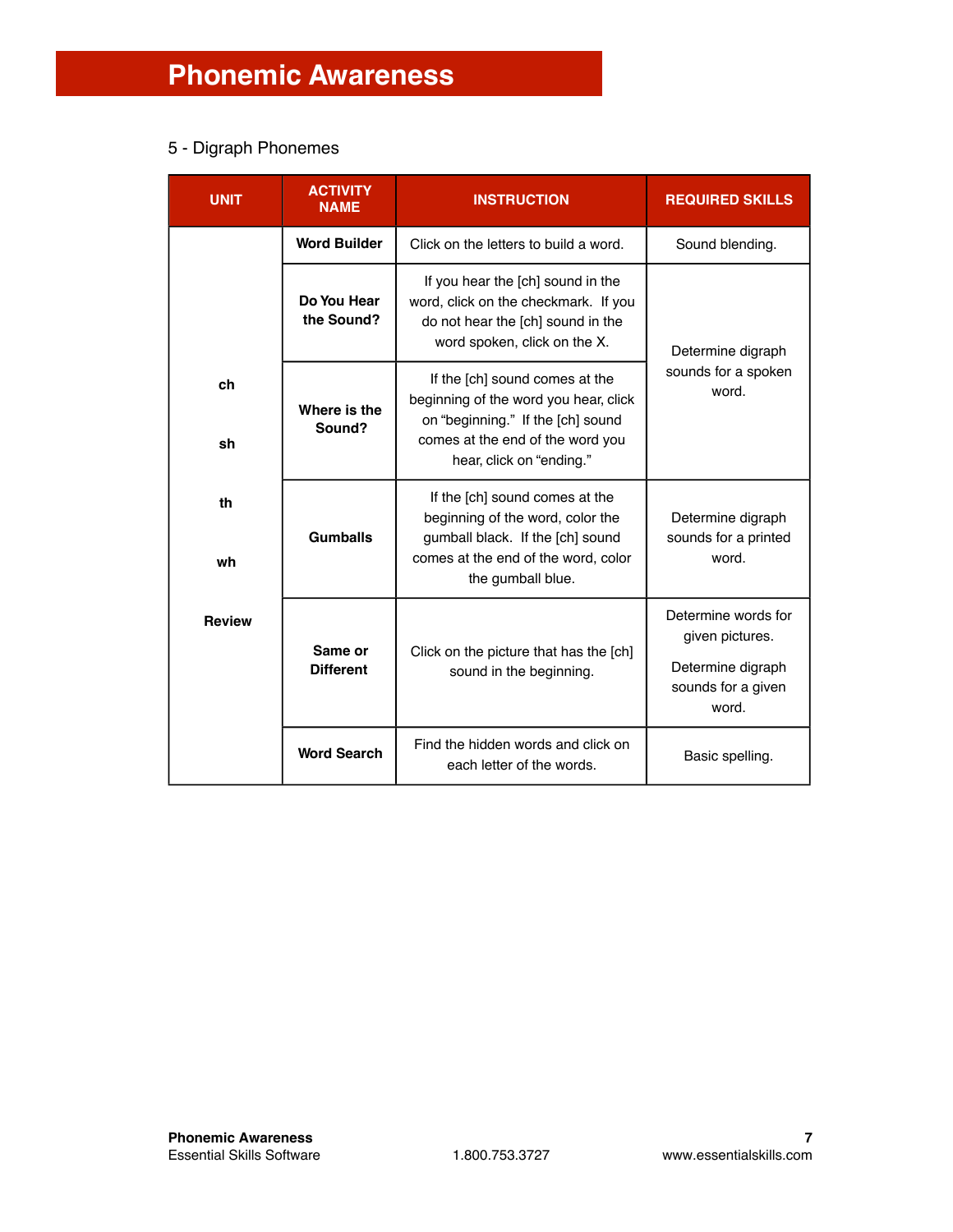## 6 . Phoneme Count

| <b>ACTIVITY NAME</b>     | <b>INSTRUCTION</b>                                                                                                                                          | <b>REQUIRED SKILLS</b>                   |
|--------------------------|-------------------------------------------------------------------------------------------------------------------------------------------------------------|------------------------------------------|
| <b>Count the Sounds</b>  | Click on each phonemes from the<br>beginning to the end of the word. Then<br>click on the number that matches the<br>number of phonemes in the word.        |                                          |
| <b>Sorting by Number</b> | Put each word into the correct list,<br>depending on the number of phonemes in<br>each word.                                                                | Count the phonemes in a<br>printed word. |
| Concentration            | Match the number with the word that has<br>the same number of phonemes to see a<br>hidden picture.                                                          |                                          |
| <b>Hear and Count</b>    | Click on the number that is the same as the<br>number of phonemes in the word you hear.                                                                     |                                          |
| <b>Same or Different</b> | Click the checkmark if the words you hear<br>have the same number of phonemes. Click<br>the X if the words you hear have a different<br>number of phonemes. | Count the phonemes in a<br>spoken word.  |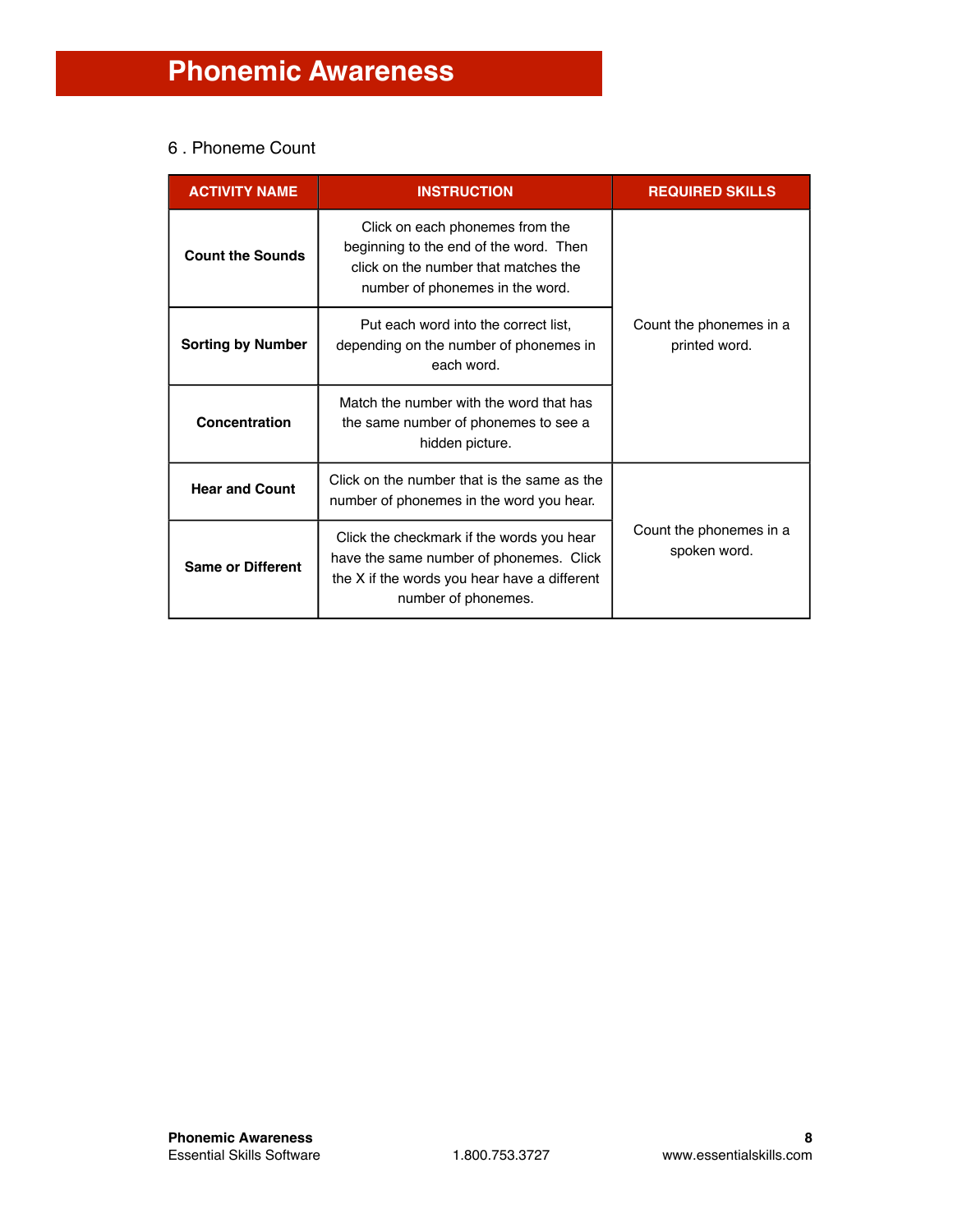## 7 . Fun with Phonemes - Addition

| <b>ACTIVITY NAME</b>     | <b>INSTRUCTION</b>                                                                                                           | <b>REQUIRED SKILLS</b>                                                             |  |
|--------------------------|------------------------------------------------------------------------------------------------------------------------------|------------------------------------------------------------------------------------|--|
| <b>Word Builder</b>      | Click on the letters to build a word.                                                                                        | Sound blending.                                                                    |  |
| <b>Hear and Match</b>    | Click on the word below that will be made if<br>you add the phoneme you hear to the big<br>word.                             | Construct a word from given                                                        |  |
| Concentration            | Match the word with the new words that<br>have been made by adding a letter.                                                 | printed phonemes.                                                                  |  |
| <b>Type the New Word</b> | Type the new word you will have if you add<br>the phoneme that you hear to the beginning<br>of the word on the screen.       | Construct a word from<br>spoken phonemes.                                          |  |
| <b>Add the Phoneme</b>   | Using the keyboard type the letter to be<br>added to the word on the screen to make<br>the new word for the picture you see. | Determine words for given<br>pictures.<br>Construct a word from given<br>phonemes. |  |

## Fun with Phonemes - Deletion

| <b>ACTIVITY NAME</b>                    | <b>INSTRUCTION</b>                                                                                                       | <b>REQUIRED SKILLS</b>                                                             |
|-----------------------------------------|--------------------------------------------------------------------------------------------------------------------------|------------------------------------------------------------------------------------|
| <b>Take Away</b>                        | Type the word you will have if you take away<br>the phoneme that you hear from the word on<br>the screen.                | Construct a word from<br>printed phonemes.                                         |
| <b>Word and Picture</b><br><b>Match</b> | Click on the letter to be taken away from<br>the word on the screen to make the new<br>word match the picture you see.   | Determine words for given<br>pictures.<br>Construct a word from given<br>phonemes. |
| Make a New Word                         | Click on the letter to be taken away from<br>the big word on the screen to make the<br>word that you hear.               |                                                                                    |
| <b>Last Letter Take</b><br>Away         | Using the keyboard, type the new word that<br>will be made if you remove the last letter<br>from the word on the screen. | Construct a word from<br>spoken phonemes.                                          |
| Concentration                           | Match the words with new words that have<br>been made by taking away one letter.                                         |                                                                                    |